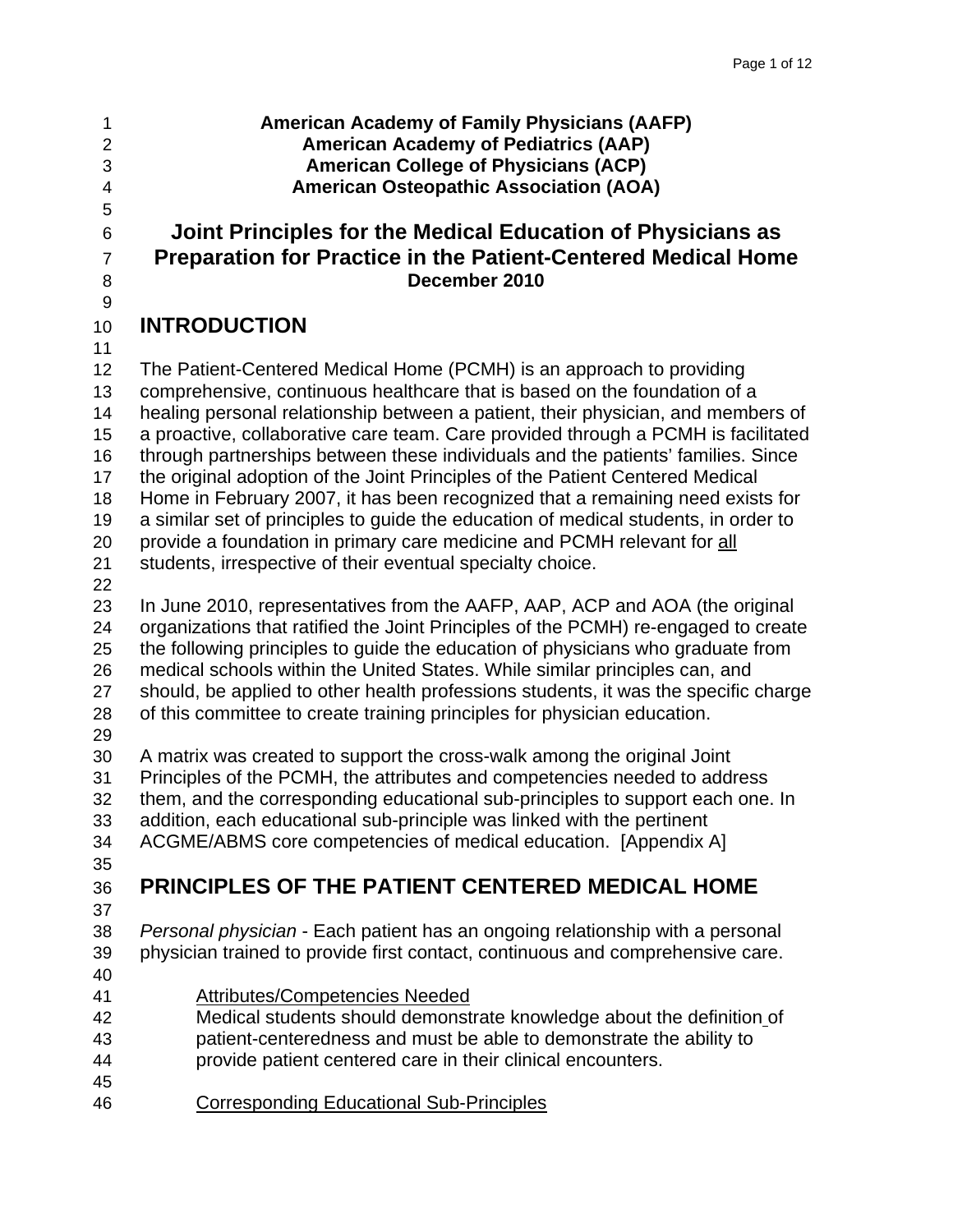| 47 | Medical students are expected to:                                                      |
|----|----------------------------------------------------------------------------------------|
| 48 | 1. experience continuity in relationships with patient(s) in a                         |
| 49 | longitudinal fashion within practices that deliver first-contact,                      |
| 50 | comprehensive, integrated, coordinated, high-quality and affordable                    |
| 51 | care.                                                                                  |
| 52 | 2. communicate effectively and demonstrate caring and respectful                       |
| 53 | behaviors when interacting with patients and their families and                        |
| 54 | fellow professionals.                                                                  |
| 55 |                                                                                        |
| 56 | Physician directed medical practice - The personal physician leads a team of           |
| 57 | individuals at the practice level who collectively take responsibility for the ongoing |
| 58 | care of patients.                                                                      |
|    |                                                                                        |
| 59 |                                                                                        |
| 60 | <b>Attributes/Competencies Needed</b>                                                  |
| 61 | Medical students should be able to demonstrate collaborative care via                  |
| 62 | leadership skills that result in effective information exchange and teaming            |
| 63 | with patients, their patients' families, and professional associates.                  |
| 64 |                                                                                        |
| 65 | <b>Corresponding Educational Sub-Principles</b>                                        |
| 66 | Medical students are expected to:                                                      |
| 67 | 1. work effectively with others as a member or leader of a health care                 |
| 68 | team or other professional group via interdisciplinary team                            |
| 69 | experiences (i.e. those involving nurses, social worker, case                          |
| 70 | managers, mental health professionals, diabetes educators,                             |
| 71 | community partners, pharmacists, etc).                                                 |
| 72 | 2. articulate the roles, functions and working relationships of all                    |
| 73 | members of the team.                                                                   |
| 74 | 3. apply knowledge of leadership development, quality improvement,                     |
| 75 | change management and conflict management.                                             |
| 76 |                                                                                        |
| 77 | Whole-person orientation - The personal physician is responsible for providing for     |
| 78 | all the patient's health care needs or taking responsibility for appropriately         |
| 79 | arranging care with other qualified professionals. This includes for all stages of     |
| 80 | life: acute care; chronic care; preventive services; and end-of-life care.             |
| 81 |                                                                                        |
| 82 | <b>Attributes/Competencies Needed</b>                                                  |
| 83 | Medical students should be able to provide patient care that is                        |
| 84 | compassionate, coordinated, appropriate, and effective for the treatment               |
| 85 | of health problems and the promotion of health.                                        |
| 86 |                                                                                        |
| 87 | <b>Corresponding Educational Sub-Principles</b>                                        |
| 88 | Medical students are expected to:                                                      |
| 89 | 1. demonstrate knowledge and an appreciation of life cycle concepts.                   |
| 90 | 2. practice motivational interviewing and utilization of other tools to                |
| 91 | promote patient and family engagement and health behavior                              |
| 92 |                                                                                        |
|    | change.                                                                                |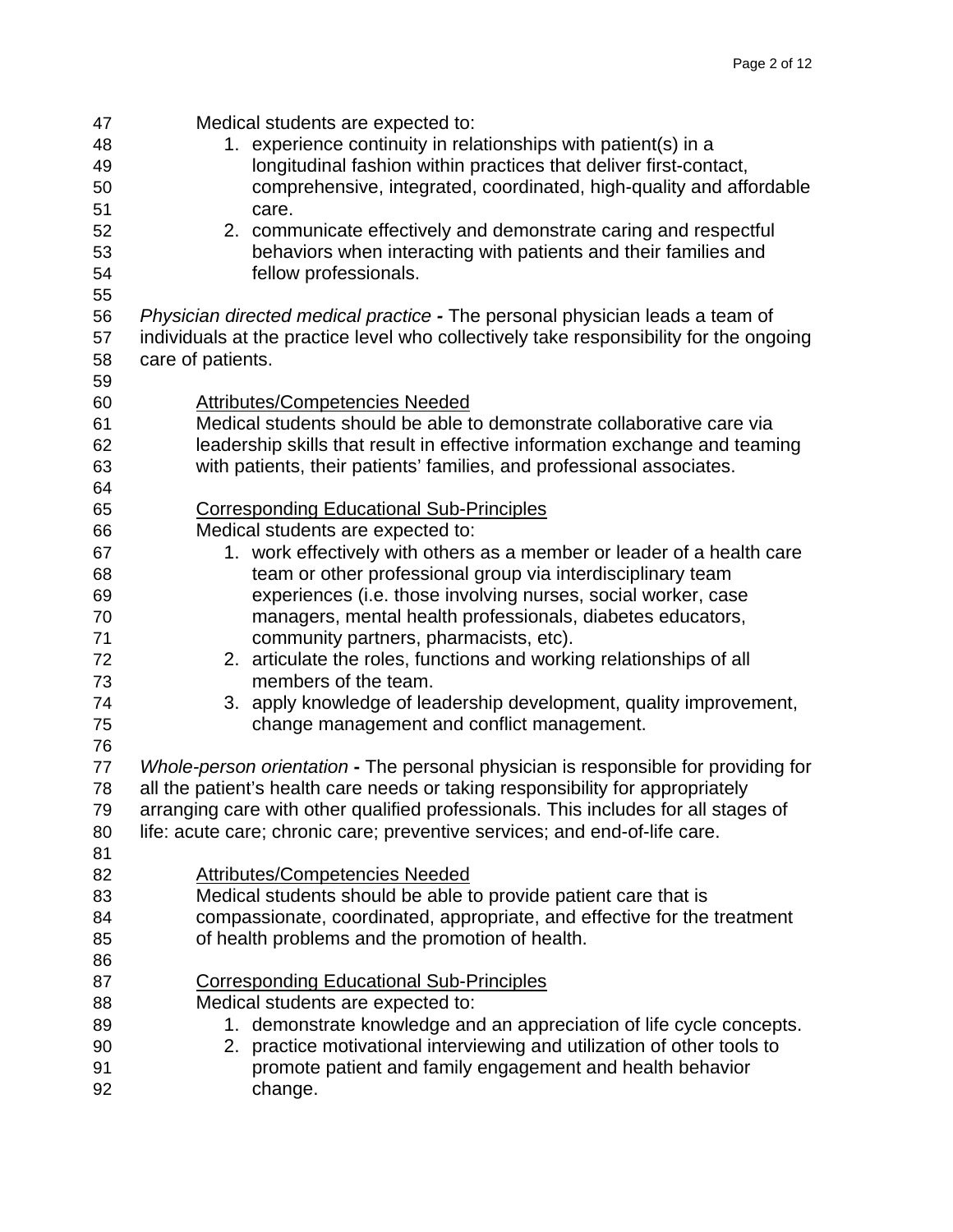| 93         |                                                                            | 3. promote patient and family self-efficacy and shared decision-                                                                                                |  |  |
|------------|----------------------------------------------------------------------------|-----------------------------------------------------------------------------------------------------------------------------------------------------------------|--|--|
| 94         |                                                                            | making.                                                                                                                                                         |  |  |
| 95         |                                                                            | 4. experience partnerships with health coaches and care coordinators                                                                                            |  |  |
| 96         |                                                                            | who care for patients with complex conditions.                                                                                                                  |  |  |
| 97         |                                                                            | 5. demonstrate sensitivity and responsiveness to patients' culture,                                                                                             |  |  |
| 98         |                                                                            | age, gender and disabilities via opportunities to elicit from patients                                                                                          |  |  |
| 99         |                                                                            | and/or their families their cultural, spiritual, and ethical values and                                                                                         |  |  |
| 100        |                                                                            | practices.                                                                                                                                                      |  |  |
| 101        |                                                                            | 6. understand the importance of health literacy and its impact on                                                                                               |  |  |
| 102        |                                                                            | patient care and outcomes; utilize effective listening and other skills                                                                                         |  |  |
| 103        |                                                                            | in the assessment of health literacy.                                                                                                                           |  |  |
| 104        |                                                                            | 7. describe and discuss strategies needed to address patient                                                                                                    |  |  |
| 105        |                                                                            | transition(s) of care.                                                                                                                                          |  |  |
| 106        |                                                                            |                                                                                                                                                                 |  |  |
| 107        |                                                                            | Care is coordinated and/or integrated across all elements of the complex health                                                                                 |  |  |
| 108        |                                                                            | system (e.g. subspecialty care, hospitals, home health agencies, nursing homes)                                                                                 |  |  |
| 109        |                                                                            | and the patient's community (e.g. family, public and private community based                                                                                    |  |  |
| 110        |                                                                            | services). Care is facilitated by registries, information technology, health                                                                                    |  |  |
| 111        |                                                                            | information exchange and other means to assure that patients get the indicated<br>care when and where they need and want it, in a culturally and linguistically |  |  |
| 112        |                                                                            |                                                                                                                                                                 |  |  |
| 113<br>114 | appropriate manner.                                                        |                                                                                                                                                                 |  |  |
| 115        |                                                                            | <b>Attributes/Competencies Needed</b>                                                                                                                           |  |  |
| 116        |                                                                            | Medical students should be able to demonstrate an awareness of and                                                                                              |  |  |
| 117        | responsiveness to the larger context and system of health care and the     |                                                                                                                                                                 |  |  |
| 118        | ability to effectively call on system resources to provide care that is of |                                                                                                                                                                 |  |  |
| 119        |                                                                            | optimal value.                                                                                                                                                  |  |  |
| 120        |                                                                            |                                                                                                                                                                 |  |  |
| 121        |                                                                            | <b>Corresponding Educational Sub-Principles</b>                                                                                                                 |  |  |
| 122        |                                                                            | Medical students are expected to:                                                                                                                               |  |  |
| 123        |                                                                            | 1. know how the economics of health care systems across a                                                                                                       |  |  |
| 124        |                                                                            | community, including all settings of care, affect patient care and                                                                                              |  |  |
| 125        |                                                                            | outcomes.                                                                                                                                                       |  |  |
| 126        |                                                                            | 2. apply knowledge of the relationship between payment models and                                                                                               |  |  |
| 127        |                                                                            | health care delivery models.                                                                                                                                    |  |  |
| 128        |                                                                            | 3. experience the use of electronic health records, e-visits, e-                                                                                                |  |  |
| 129        |                                                                            | prescribing and electronic billing.                                                                                                                             |  |  |
| 130        |                                                                            | 4. learn the basics of medical informatics and the technologies that                                                                                            |  |  |
| 131        |                                                                            | support care coordination, population health management, quality                                                                                                |  |  |
| 132        |                                                                            | management, care management and decision support.                                                                                                               |  |  |
| 133        |                                                                            | 5. understand basic principles of population health, including how                                                                                              |  |  |
| 134        |                                                                            | patient registries can be used to manage population health                                                                                                      |  |  |
| 135        |                                                                            | 6. use information technology to manage information, access on-line                                                                                             |  |  |
| 136        |                                                                            | medical information; and support their own education.                                                                                                           |  |  |
| 137        |                                                                            | 7. know and apply the principles of patient safety.                                                                                                             |  |  |
| 138        |                                                                            | 8. assess and recommend solutions to address patient risk during                                                                                                |  |  |
| 139        |                                                                            | transitions of care including use of tools such as care plans.                                                                                                  |  |  |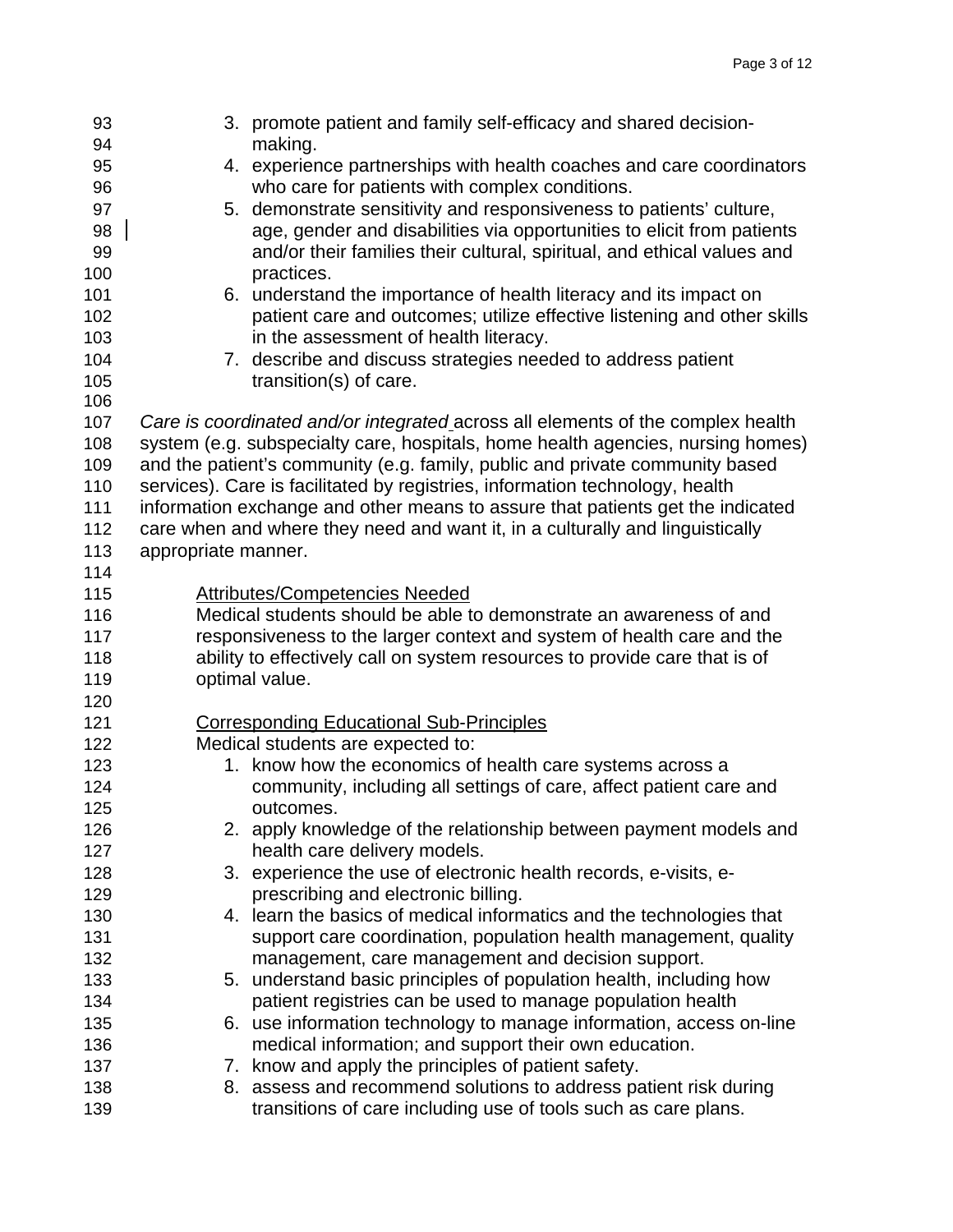| 140 | 9. demonstrate knowledge of community resources and the                                                   |
|-----|-----------------------------------------------------------------------------------------------------------|
| 141 | importance of working with non-physician partners                                                         |
| 142 | 10. understand how to collaborate with specialists from various                                           |
| 143 | disciplines to provide patient-focused co-management of care over                                         |
| 144 | time.                                                                                                     |
| 145 |                                                                                                           |
| 146 | Quality and safety are hallmarks of the medical home:                                                     |
| 147 | Advocacy for attainment of optimal, patient centered outcomes defined by                                  |
| 148 | collaborative care planning process                                                                       |
| 149 | Evidence based medicine and clinical decision support tools guide decision<br>$\overline{\phantom{0}}$    |
| 150 | making                                                                                                    |
| 151 | Physicians accept accountability for quality improvement (QI) through<br>$\overline{\phantom{0}}$         |
| 152 | voluntary engagement in performance measurement and improvement                                           |
| 153 | Patients actively participate in decision making and patient feedback is sought<br>$\equiv$               |
| 154 | to assure expectations are being met                                                                      |
| 155 | HIT is used to support optimal patient care performance measurement,<br>$\overline{\phantom{0}}$          |
| 156 | patient education and enhanced communication                                                              |
| 157 | Practices go through a voluntary recognition process to demonstrate that they<br>$\overline{\phantom{0}}$ |
| 158 | have PCMH capabilities                                                                                    |
| 159 | Patients and families participate in quality improvement activities at the<br>$\overline{\phantom{0}}$    |
| 160 | practice level                                                                                            |
| 161 |                                                                                                           |
| 162 | <b>Attributes/Competencies Needed</b>                                                                     |
| 163 | Medical students should be able to use of point-of-care evidence-based                                    |
| 164 | clinical decision support and know principles of performance improvement,                                 |
| 165 | measurement and how to use information to make decisions within                                           |
| 166 | practice via interpretation of quality reports, patient and family                                        |
| 167 | engagement, self-assessment of one's own performance, knowledge of                                        |
| 168 | the principles of community health assessment and awareness of the                                        |
| 169 | need for patient and family advocacy skills.                                                              |
| 170 |                                                                                                           |
| 171 | <b>Corresponding Educational Sub-Principles</b>                                                           |
| 172 | Medical students are expected to:                                                                         |
| 173 | 1. understand evidence-based medicine as the standard of care.                                            |
| 174 | 2. participate in teams within practices as they develop a culture of                                     |
| 175 | learning to improve the care process and patient experience.                                              |
| 176 | 3. learn how health care is operationalized outside of the hospital                                       |
| 177 | setting.                                                                                                  |
| 178 | 4. participate in multi-disciplinary patient safety training experiences.                                 |
| 179 | 5. engage in opportunities to review quality data and recommend                                           |
| 180 | evidence-based systems changes to respond to performance                                                  |
| 181 | measurement.                                                                                              |
| 182 |                                                                                                           |
|     |                                                                                                           |
| 183 | Enhanced Access to care is available through systems such as open-access                                  |
| 184 | scheduling, extended hours, and new options for communications between                                    |
| 185 | patients, their personal physician and practice staff.                                                    |

186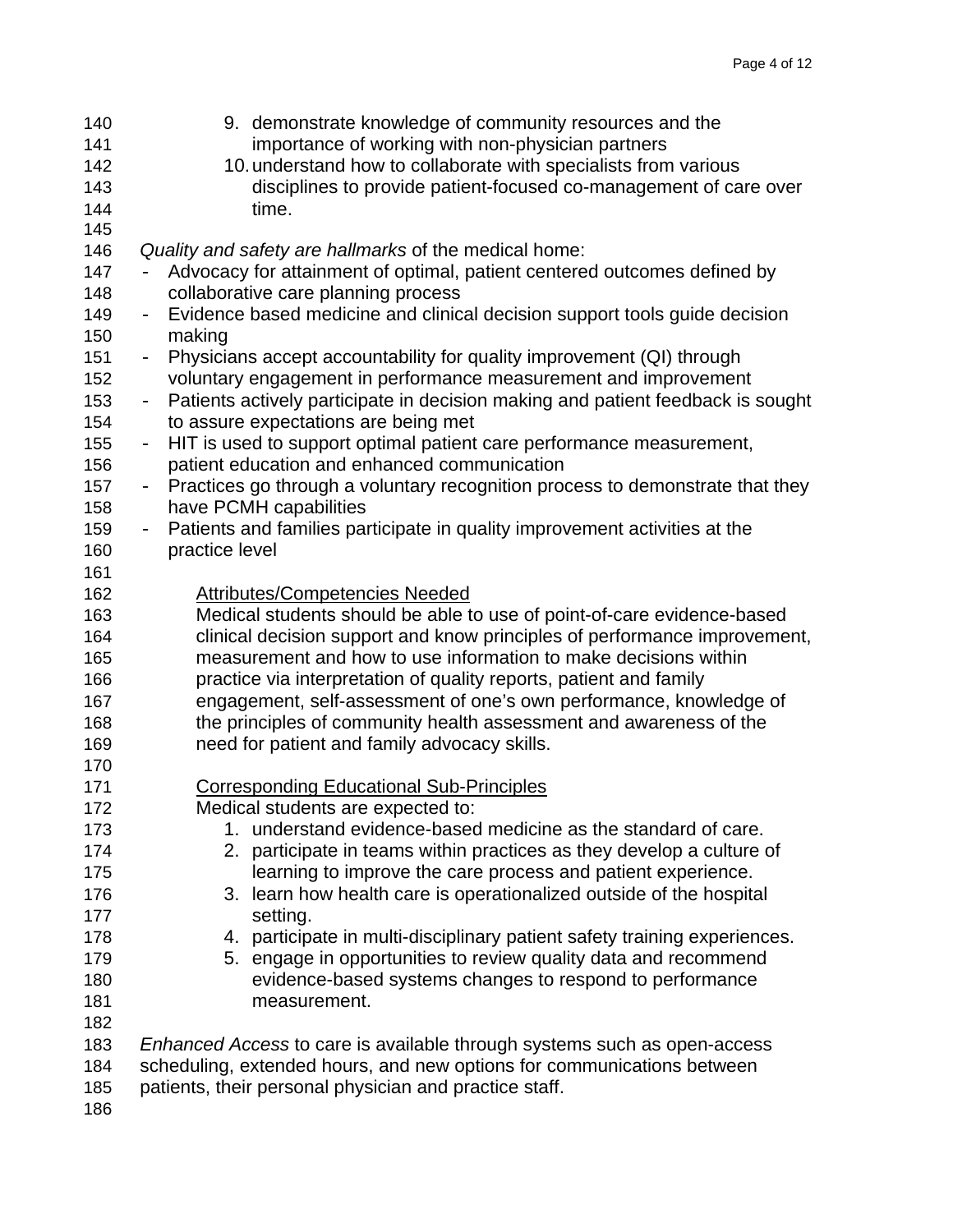187 Attributes/Competencies Needed 188 Medical students should be able to demonstrate knowledge about the 189 rationale and principles of enhanced access and practice the use of non-190 traditional encounter types including telephone medicine, E-visit care, 191 group visits, visits with non-physician providers, and care outside of the 192 location of the physical practice. 193 194 Corresponding Educational Sub-Principles 195 Medical students are expected to: 196 1. experience a variety of different encounter types such as face-to-197 face, telephone and electronic messaging, home-based care and 198 **group visits.** 199 2. use information technology to support patient care decisions and 200 patient education. 201 3. apply knowledge of care partnership support and demonstrate 202 understanding of the role of that support in addressing patient 203 access and communication related to roles/responsibilities, 204 appointments, emergency/urgent situations, etc. 205 206 *Payment* appropriately recognizes the added value provided to patients who 207 have a PCMH. 208 - Recognizes and values work that is done outside of face-to-face visit 209 - Pays for care coordination, ancillary providers and community resources 210 - Supports adoption of HIT for quality improvement 211 - Supports provision of e-communication 212 - Recognizes values of physician work associated with remote monitoring of 213 clinical data using technology 214 - Maintains fee-for-service (FFS) 215 - Recognizes case mix differences 216 - Allows shared savings from reduced hospitalizations 217 - Allows for quality bonus or incentive payments for measurable improvement 218 219 Attributes/Competencies Needed 220 Medical students should demonstrate knowledge of the elements of 221 population-based care, non-visit work, and have an appreciation of the 222 value of these aspects of care through an understanding of enhanced 223 payment opportunities and both an understanding and capacity to apply 224 the principles of advocacy and effective negotiation. 225 226 Corresponding Educational Sub-Principles 227 Medical students are expected to: 228 1. know various physician payment methodologies (including those 229 encompassing of past, current and future policies). 230 2. assist patients in dealing with system complexities via advocacy 231 and negotiation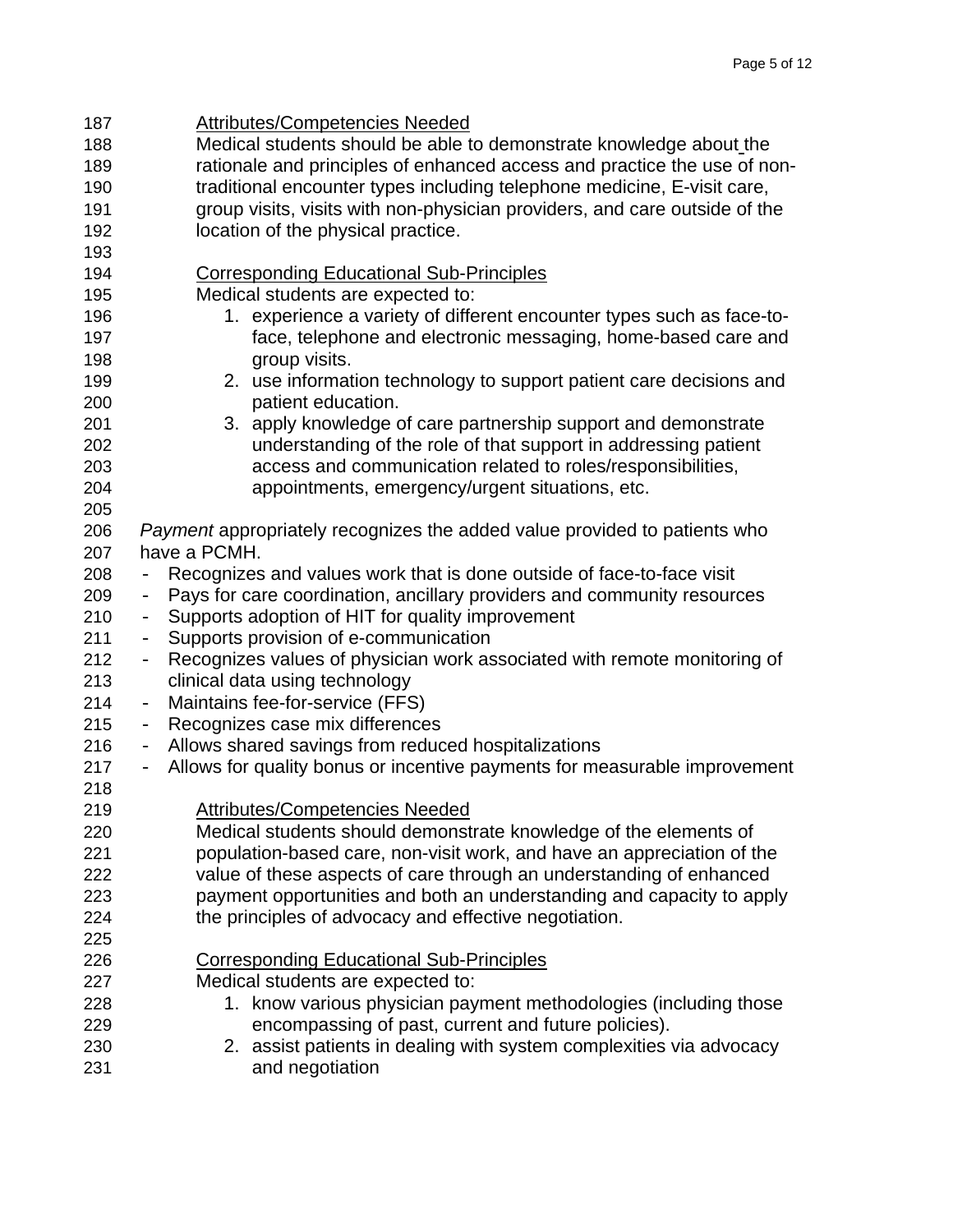- 232 3. be informed of the public and private policy development processes 233 that establish and/or influence coverage and payment 234 determinations.
- 235 4. understand the importance of effectively advancing those policies 236 that are in the best interests of their patients and the nation's health 237 care system.
- 238 5. be familiar with current data on the overall cost of health care 239 including an understanding of the proportion of health care dollars 240 spent on various segments of the health care system, those costs 241 incurred by patients, as well as the overall costs of health care for 242 employers and the government.
- 243

#### 244 **RESOURCES**

245

246 Adding these components to undergraduate education in a cohesive manner will 247 also require additional resources. Some of the sub-principles can be 248 implemented by adding students into already existing patient-care and practice-249 based activities. However, in other cases, it will be necessary to dedicate faculty 250 and staff to create and oversee new experiences for the students. This may 251 require including disciplines that have not traditionally taught medical students, 252 including faculty with expertise in economics, health policy, or business 253 administration. Additionally, it may be necessary to find ways to better assist and 254 compensate community-based ambulatory practices for taking on students. 255 Finally, resources may be needed for infrastructure development to provide 256 students with the necessary tools, including access to electronic health records, 257 registries, and quality improvement tools, to experience some of the systems-258 based aspects of the PCMH.

259

## 260 **UNMET NEEDS**

261

262 Professional development to prepare faculty for health reform changes is a 263 prerequisite to training medical students in both primary and specialty care. It is 264 recognized that resident physicians will also be integral components of medical 265 student education in PCMH concepts. Faculty development is a current *unmet*  266 *need* of this generation of faculty members with respect to how to teach medical 267 students and residents about the PCMH.

268

269 The current educational system lacks the necessary tools for the evaluation and 270 the assessment of learners with regard to the education of medical students and 271 residents in the principles and attributes/competencies of the PCMH.

272

273 There is an urgent need for demonstration projects that will inform both methods 274 of faculty development as well as the development of assessment tools and 275 outcomes measures.

276

## 277 **BACKGROUND OF THE MEDICAL HOME CONCEPT**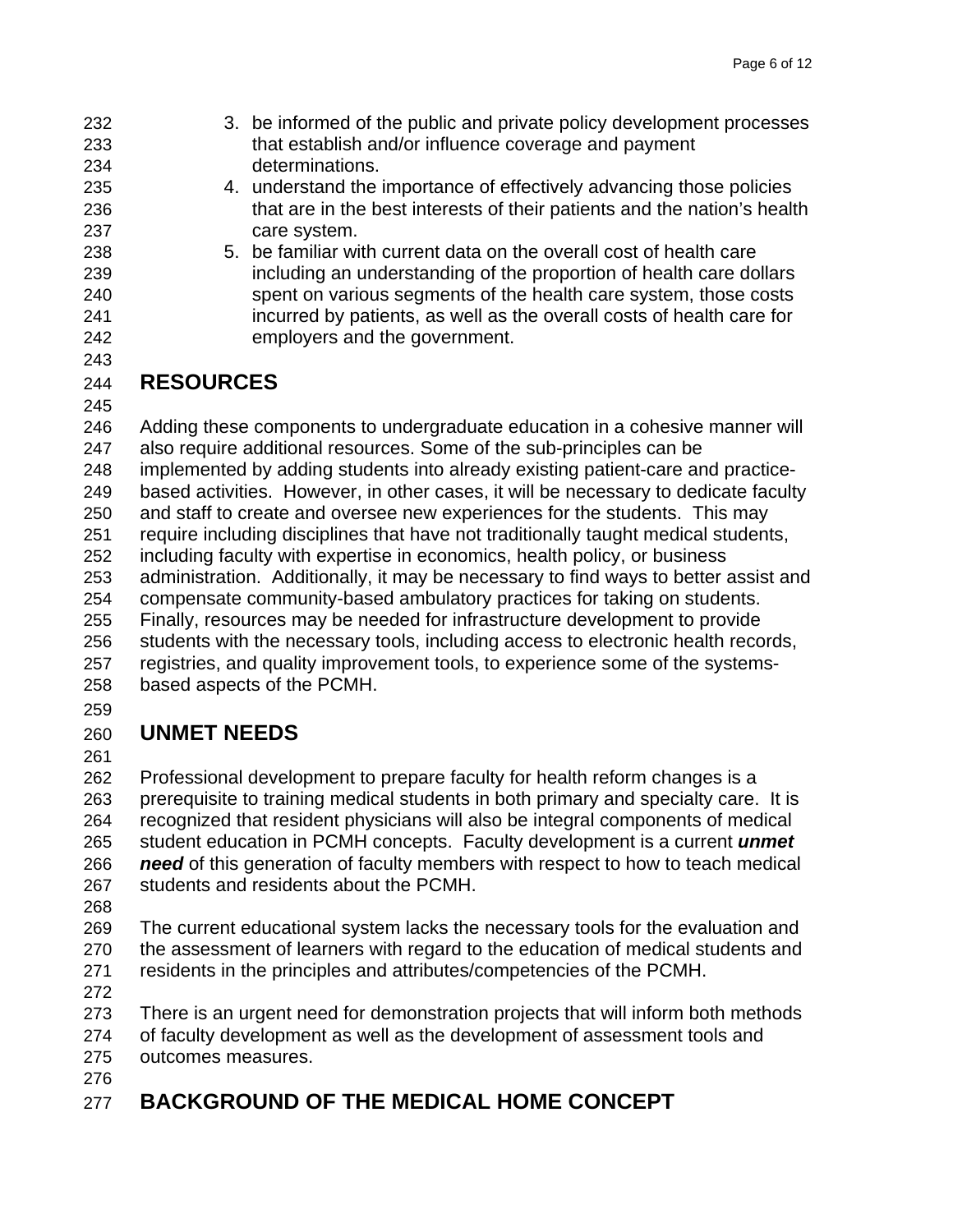- 278
- 279 The American Academy of Pediatrics (AAP) introduced the medical home
- 280 concept in 1967, initially referring to a central location for archiving a child's 281 medical record. In its 2002 policy statement, the AAP expanded the medical
- 282 home concept to include these operational characteristics: accessible,
- 283 continuous, comprehensive, family-centered, coordinated, compassionate, and 284 culturally effective care.
- 285

286 The American Academy of Family Physicians (AAFP) and the American College 287 of Physicians (ACP) have since developed their own models for improving 288 patient care called the "medical home" (AAFP, 2004) or "advanced medical 289 home" (ACP, 2006).

290

# 291 **WORKING GROUP CONTRIBUTORS**

292

293 Members of the working group who volunteered their time and expertise to 294 prepare this document are listed in Appendix B. 295

## 296 **FOR MORE INFORMATION:**

- 297
- 298 American Academy of Family Physicians
- 299 [http://www.futurefamilymed.org](http://www.futurefamilymed.org/)
- 300 <http://www.aafp.org/online/en/home/membership/initiatives/pcmh.html>
- 301 <http://www.transformed.com/>
- 302 <http://www.stfm.org/fmhub/fm2007/January/Ardis24.pdf>
- 303
- 304 American Academy of Pediatrics:
- 305 [http://aappolicy.aappublications.org/policy\\_statement/index.dtl#M](http://aappolicy.aappublications.org/policy_statement/index.dtl#M)
- 306 [http://www.medicalhomeinfo.org](http://www.medicalhomeinfo.org/)
- 307 [http://www.pediatricmedhome.org](http://www.pediatricmedhome.org/)
- 308 [http://www.medicalhomeinfo.org/how/performance\\_management.aspx](http://www.medicalhomeinfo.org/how/performance_management.aspx)
- 309
- 310 American College of Physicians
- 311 [http://www.acponline.org/running\\_practice/pcmh/](http://www.acponline.org/running_practice/pcmh/)
- 312 [http://www.acponline.org/advocacy/where\\_we\\_stand/medical\\_home/](http://www.acponline.org/advocacy/where_we_stand/medical_home/)
- 313
- 314 American Osteopathic Association
- 315 [http://www.DO-Online.org](http://www.do-online.org/)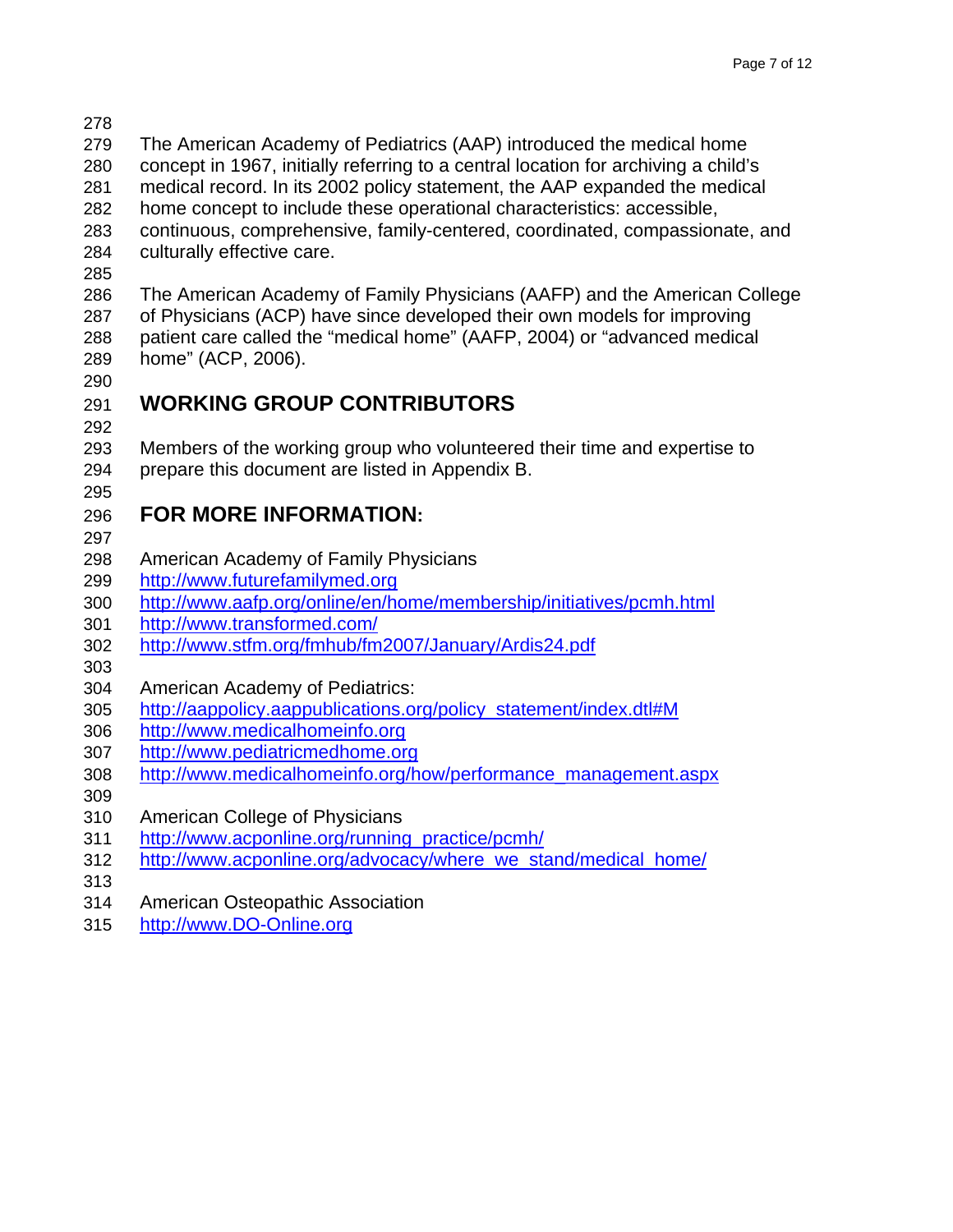|     | Page 8 of 12                                                                                                            |                   |
|-----|-------------------------------------------------------------------------------------------------------------------------|-------------------|
| 316 |                                                                                                                         | <b>Appendix A</b> |
| 317 | Joint Principles Mapping Grid for Educational Sub-principles Development Project                                        |                   |
| 318 | <b>July 2010</b>                                                                                                        |                   |
| 319 |                                                                                                                         |                   |
| ∩∩∩ | $\alpha$ . Longer $A = \Box$ , the finite $\Box$ is the state of the $\Box$ attent $\alpha$ and see it Marita at Hammar |                   |

320 **Column 1** – Existing Joint Principles of the Patient Centered Medical Home

321 **Column 2** – Attributes/competencies needed by physicians for medical home practice. Listed are a few examples – this will be developed by working group

322 members based on their knowledge and experience in the PCMH module and the relevant literature provided.

323 **Column 3** – This is intended for listing key concepts that the working group desires to have included in the language of the educational sub-principles

324 **Column 4** – This is intended to cross walk the educational sub-principles to the core competencies.

325

| Joint Principle of the<br><b>PCMH</b>                                                                                                                                                                      | <b>Attributes/Competencies</b><br><b>Needed</b>                                                                                                                                                                                                                                                                                                                                                    | <b>Corresponding Educational Sub-principle</b>                                                                                                                                                                                                                                                                                                                                                                                                                | <b>Crosswalk to Core</b><br><b>Competencies</b><br>Key: PC = Patient Care; MK=<br>Medical Knowledge; IC=<br>Interpersonal & Communication<br>Skills; P= Professionalism; PBL=<br>Practice-based Learning &<br>Improvement; SBP= Systems-based<br>Practice |
|------------------------------------------------------------------------------------------------------------------------------------------------------------------------------------------------------------|----------------------------------------------------------------------------------------------------------------------------------------------------------------------------------------------------------------------------------------------------------------------------------------------------------------------------------------------------------------------------------------------------|---------------------------------------------------------------------------------------------------------------------------------------------------------------------------------------------------------------------------------------------------------------------------------------------------------------------------------------------------------------------------------------------------------------------------------------------------------------|-----------------------------------------------------------------------------------------------------------------------------------------------------------------------------------------------------------------------------------------------------------|
| Personal physician. Each patient<br>has an ongoing relationship with a<br>personal physician trained to<br>provide first contact, continuous<br>and comprehensive care                                     | Defining and demonstrating patient-<br>$\bullet$<br>centeredness in their clinical<br>encounters<br>Demonstrating enhanced, timely,<br>$\bullet$<br>multi-modal communications between<br>the practice and patients/families to<br>assure continuous care<br>Including patients/families as<br>$\bullet$<br>advisors to the medical home,<br>eliciting input and feedback on a<br>continuous basis | Curriculum should provide students with longitudinal<br>$\bullet$<br>experience(s) in continuity relationships with patient(s) in<br>practices that deliver first-contact, comprehensive, integrated,<br>coordinated, high-quality and affordable care.<br>Curriculum should include training in communication skills with<br>$\bullet$<br>patients, families and fellow professionals.                                                                       | PC, P, SBP<br>$\bullet$<br>IC, P<br>$\bullet$                                                                                                                                                                                                             |
|                                                                                                                                                                                                            |                                                                                                                                                                                                                                                                                                                                                                                                    |                                                                                                                                                                                                                                                                                                                                                                                                                                                               |                                                                                                                                                                                                                                                           |
| <b>Physician-directed medical</b><br>practice. The personal physician<br>leads a team of individuals at the<br>practice level who collectively take<br>responsibility for the ongoing care<br>of patients. | Collaborative care<br>$\bullet$<br>All team members are<br>accountable for their roles and<br>responsibilities in delivering high-<br>quality care<br>All team members demonstrate<br>respect for all other team<br>members<br>Team building<br>$\bullet$<br>Leadership skills<br>$\bullet$<br>Change and conflict management<br>$\bullet$                                                         | Students should experience interdisciplinary teams (i.e.<br>nurses, social workers, case managers, mental health<br>professionals, diabetes educators, community partners and/or<br>pharmacists)<br>Students should be able to articulate the roles, functions and<br>working relationships of all other members of the team.<br>Curriculum should include experiences in leadership<br>$\bullet$<br>development, quality improvement, and change management. | SBP, IC, P, PC<br>$\bullet$<br>SBP. P<br>$\bullet$<br>P, PBL<br>$\bullet$                                                                                                                                                                                 |
|                                                                                                                                                                                                            |                                                                                                                                                                                                                                                                                                                                                                                                    |                                                                                                                                                                                                                                                                                                                                                                                                                                                               |                                                                                                                                                                                                                                                           |
| Whole-person orientation. The<br>personal physician is responsible<br>for providing for all the patient's                                                                                                  | Life cycle knowledge/appreciation<br>$\bullet$<br>Patient engagement /motivational<br>$\bullet$<br>interviewing                                                                                                                                                                                                                                                                                    | Students should be taught to assess patient/family readiness to<br>engage in health behavior change, to promote patient self-<br>efficacy, and to facilitate health behavior change.                                                                                                                                                                                                                                                                          | MK, IC,<br>$\bullet$                                                                                                                                                                                                                                      |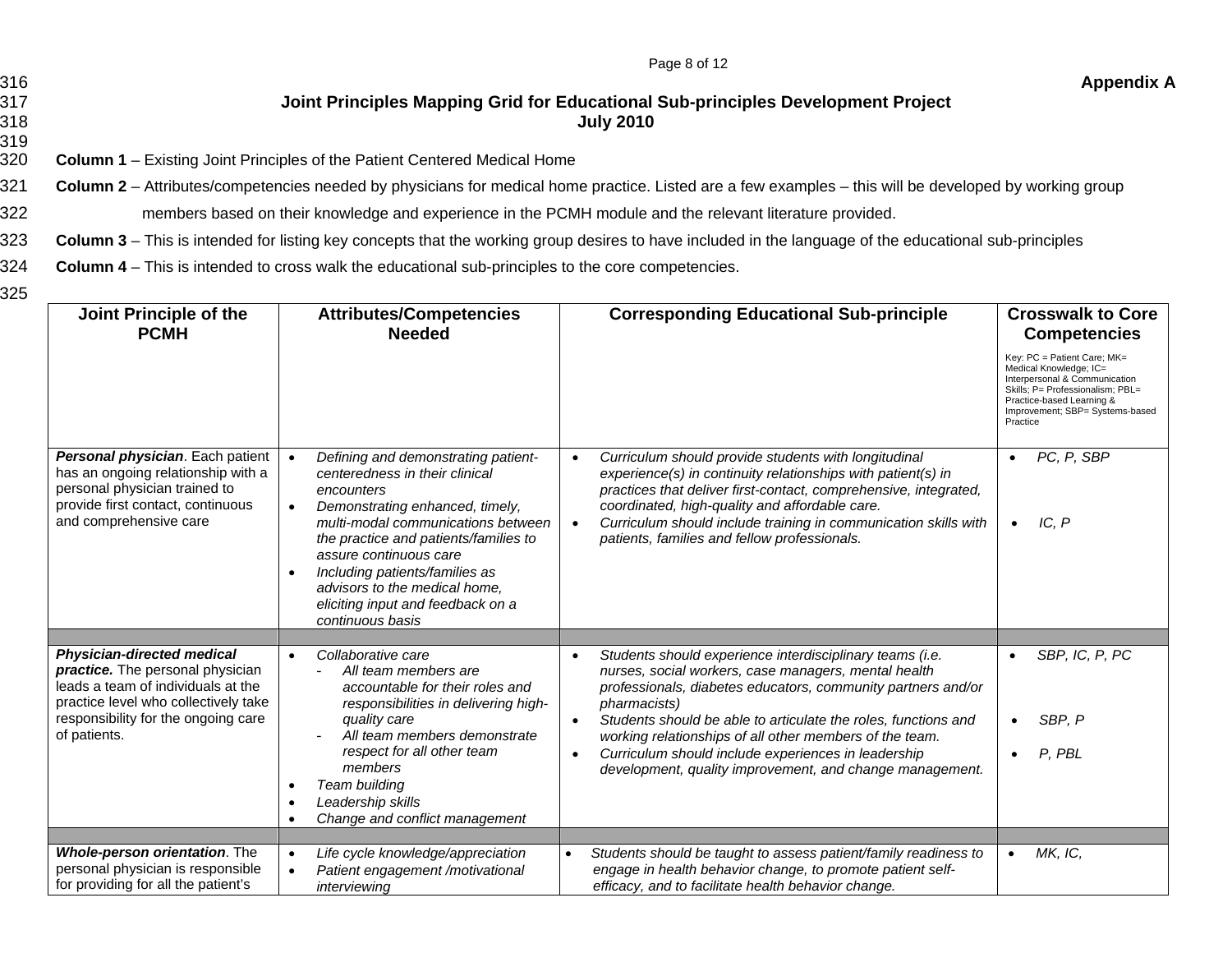|                                                                                                                                                                                                                                                                                                                                                                                                                                                                                                                                                                                                                                                                                                                         |                                                                                                                                                                                                                                                                                                                                                                                                                                                                                                                             | Page 9 of 12                                                                                                                                                                                                                                                                                                                                                                                                                                                                                                                                                                                                                                                                                                                                                                                                                                                          |                                                                                                                                                   |
|-------------------------------------------------------------------------------------------------------------------------------------------------------------------------------------------------------------------------------------------------------------------------------------------------------------------------------------------------------------------------------------------------------------------------------------------------------------------------------------------------------------------------------------------------------------------------------------------------------------------------------------------------------------------------------------------------------------------------|-----------------------------------------------------------------------------------------------------------------------------------------------------------------------------------------------------------------------------------------------------------------------------------------------------------------------------------------------------------------------------------------------------------------------------------------------------------------------------------------------------------------------------|-----------------------------------------------------------------------------------------------------------------------------------------------------------------------------------------------------------------------------------------------------------------------------------------------------------------------------------------------------------------------------------------------------------------------------------------------------------------------------------------------------------------------------------------------------------------------------------------------------------------------------------------------------------------------------------------------------------------------------------------------------------------------------------------------------------------------------------------------------------------------|---------------------------------------------------------------------------------------------------------------------------------------------------|
| health care needs or taking<br>responsibility for appropriately<br>arranging care with other qualified<br>professionals. This includes for all<br>stages of life: acute care; chronic<br>care; preventive services; and<br>end-of-life care.                                                                                                                                                                                                                                                                                                                                                                                                                                                                            | Promotion of patient self-efficacy<br>$\bullet$<br>Promotion of shared decision-making<br>$\bullet$<br>Transitions of care<br>$\bullet$<br>Promotion of health and wellbeing<br>$\bullet$<br>Assessment of and respect for<br>$\bullet$<br>cultural values and practices<br>Assessment of health literacy<br>$\bullet$                                                                                                                                                                                                      | Students should be exposed to health coaches and care<br>coordinators who care for patients with complex conditions.<br>Students should have opportunities to elicit from patients and/or<br>their families their cultural, spiritual, and ethnic values and<br>practices.<br>Students should be taught how to assess and accommodate to<br>diverse levels of health literacy.                                                                                                                                                                                                                                                                                                                                                                                                                                                                                        | MK, SBL, IC, P<br>$\bullet$<br>MK, PC<br>$\bullet$<br>MK, PC, IC<br>$\bullet$                                                                     |
|                                                                                                                                                                                                                                                                                                                                                                                                                                                                                                                                                                                                                                                                                                                         |                                                                                                                                                                                                                                                                                                                                                                                                                                                                                                                             |                                                                                                                                                                                                                                                                                                                                                                                                                                                                                                                                                                                                                                                                                                                                                                                                                                                                       |                                                                                                                                                   |
| Care is coordinated and/or<br>integrated across all elements of<br>the complex health system (e.g.<br>subspecialty care, hospitals, home<br>health agencies, nursing homes)<br>and the patient's community (e.g.<br>family, public and private<br>community based services). Care<br>is facilitated by registries,<br>information technology, health<br>information exchange and other<br>means to assure that patients get<br>the indicated care when and<br>where they need and want it in a<br>culturally and linguistically<br>appropriate manner.                                                                                                                                                                  | Effective transitions of care<br>$\bullet$<br>Knowledge of community resources<br>$\bullet$<br>and working with non-physician<br>partners<br>Use of EMRs/HIT at points of care<br>$\bullet$<br>Registry use<br>$\bullet$<br>Population health<br>$\bullet$<br>Coordination/collaboration with<br>$\bullet$<br>specialists, co-management of care<br>over time<br>The value of patient advocacy<br>$\bullet$                                                                                                                 | Students should be exposed to the economics of health care<br>systems across a community, including all settings of care.<br>Students should learn the relationship between payment<br>models and health care delivery models.<br>Students should learn the basics of medical informatics and the<br>$\bullet$<br>technologies that support care and population management<br>Students should be exposed to electronic health records, e-<br>visits, e-prescribing and electronic billing.<br>Students should be taught principles of population health,<br>including how patient registries can be used to manage<br>population health.<br>Students should be taught principles of patient safety.<br>Students should be able to assess and recommend solutions to<br>address patient risk during transitions of care, including use of<br>tools such as care plans. | <b>SBP</b><br>$\bullet$<br><b>SBP</b><br>$\bullet$<br>MK, PBL<br>$\bullet$<br>PBL, SBP<br>MK, SBP<br>$\bullet$<br>PBL, MK<br>PBL, MK<br>$\bullet$ |
|                                                                                                                                                                                                                                                                                                                                                                                                                                                                                                                                                                                                                                                                                                                         |                                                                                                                                                                                                                                                                                                                                                                                                                                                                                                                             |                                                                                                                                                                                                                                                                                                                                                                                                                                                                                                                                                                                                                                                                                                                                                                                                                                                                       |                                                                                                                                                   |
| <b>Quality and safety are</b><br>hallmarks of the medical home:<br>• Advocacy for attainment of<br>optimal, patient centered<br>outcomes defined by<br>collaborative care planning<br>process<br>• Evidence based medicine and<br>clinical decision support tools<br>guide decision making<br>• Physicians accept<br>accountability for quality<br>improvement (QI) through<br>voluntary engagement in<br>performance measurement and<br>improvement<br>• Patients actively participate in<br>decision making and patient<br>feedback is sought to assure<br>expectations are being met<br>• HIT is used to support optimal<br>patient care performance<br>measurement, patient education<br>and enhanced communication | Use of point-of-care evidence based<br>$\bullet$<br>clinical decision support<br>Interpretation of quality reports<br>$\bullet$<br>Knowing principles of performance<br>$\bullet$<br>improvement, measurement and how<br>to use information to make decisions<br>within practice<br>Patient and family engagement<br>$\bullet$<br>Self-assessment of one's own<br>$\bullet$<br>performance<br>Knowledge of the principles of<br>$\bullet$<br>community health assessment<br>Patient and family advocacy skills<br>$\bullet$ | Students should participate in teams within practices as they<br>develop a culture of learning to improve the care process and<br>patient experience.<br>Students should learn how health care is operationalized<br>outside of the hospital setting.<br>Students should participate in multi-disciplinary patient safety<br>training experiences.<br>Students should have opportunities to review quality data and<br>$\bullet$<br>recommend evidence-based systems changes to respond to<br>performance assessment.                                                                                                                                                                                                                                                                                                                                                 | SBP, PBL<br>$\bullet$<br><b>SBP</b><br>PBL, P, MK<br>PBL<br>$\bullet$                                                                             |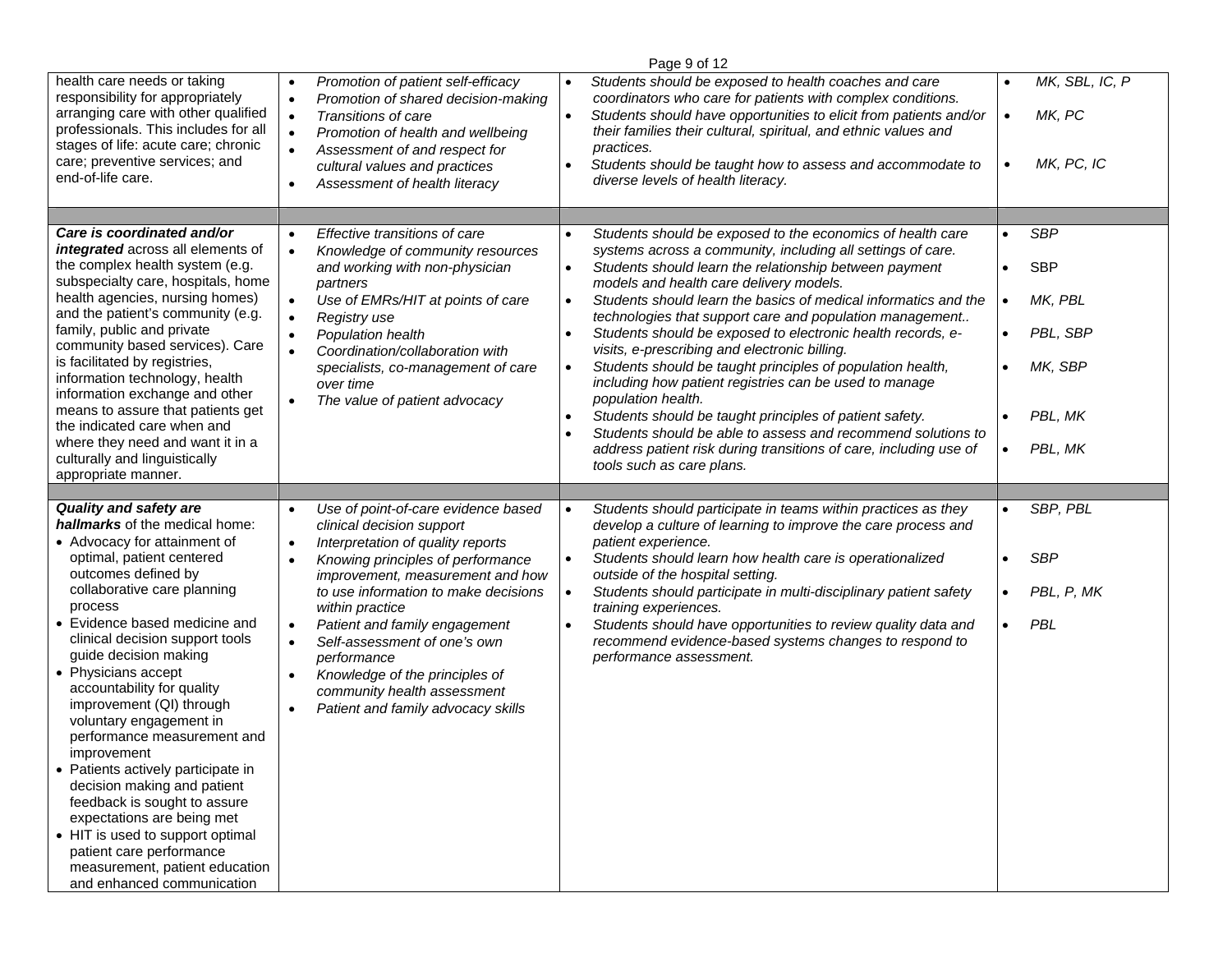|                                                                                                                                                                                                                                                                                                                                                                                                                                                                                                                                                                                                                                                                                                                                                                                                         |                                                                                                                                                                                                                                                                                                                       | Page 10 of 12                                                                                                                                                                                                                                                                                                                                                                                                                                                                                                                                                                                                                                                                                                                                                                                                                                                                                                                                                                       |                               |
|---------------------------------------------------------------------------------------------------------------------------------------------------------------------------------------------------------------------------------------------------------------------------------------------------------------------------------------------------------------------------------------------------------------------------------------------------------------------------------------------------------------------------------------------------------------------------------------------------------------------------------------------------------------------------------------------------------------------------------------------------------------------------------------------------------|-----------------------------------------------------------------------------------------------------------------------------------------------------------------------------------------------------------------------------------------------------------------------------------------------------------------------|-------------------------------------------------------------------------------------------------------------------------------------------------------------------------------------------------------------------------------------------------------------------------------------------------------------------------------------------------------------------------------------------------------------------------------------------------------------------------------------------------------------------------------------------------------------------------------------------------------------------------------------------------------------------------------------------------------------------------------------------------------------------------------------------------------------------------------------------------------------------------------------------------------------------------------------------------------------------------------------|-------------------------------|
| • Practices go through a<br>voluntary recognition process to<br>demonstrate that they have<br>PCMH capabilities<br>• Patients and families participate<br>in quality improvement activities<br>at the practice level                                                                                                                                                                                                                                                                                                                                                                                                                                                                                                                                                                                    |                                                                                                                                                                                                                                                                                                                       |                                                                                                                                                                                                                                                                                                                                                                                                                                                                                                                                                                                                                                                                                                                                                                                                                                                                                                                                                                                     |                               |
| <b>Enhanced Access to care is</b><br>available through systems such as<br>open scheduling, extended hours,<br>and new options for<br>communications between<br>patients, their personal physician<br>and practice staff                                                                                                                                                                                                                                                                                                                                                                                                                                                                                                                                                                                 | Understanding of rationale and<br>$\bullet$<br>principles of enhanced access<br>Phone medicine<br>$\bullet$<br>Electronic communication<br>$\bullet$<br><b>Group Visits</b><br>$\bullet$<br>Visits with non-physician providers<br>$\bullet$<br>Care outside of the location of the<br>$\bullet$<br>physical practice | Students should experience a variety of different encounter<br>types provided by other team members (e.g. shadowing<br>experiences with pharmacists, nurses, social workers,<br>schedulers and receptionists)<br>Students should experience a variety of different encounter<br>types such as face-to-face, telephone and electronic<br>messaging, and group visits                                                                                                                                                                                                                                                                                                                                                                                                                                                                                                                                                                                                                 | PC, IC<br>PC, IC<br>$\bullet$ |
| <b>Payment appropriately</b><br>recognizes the added value<br>provided to patients who have a<br><b>PCMH</b><br>Recognizes and values work<br>$\bullet$<br>that is done outside of face-<br>to-face visit<br>Pays for care coordination,<br>$\bullet$<br>ancillary providers and<br>community resources<br>Supports adoption of HIT for<br>$\bullet$<br>ΩI<br>Supports provision of e-<br>$\bullet$<br>communication<br>Recognizes values of<br>$\bullet$<br>physician work associated<br>with remote monitoring of<br>clinical data using technology<br><b>Maintains FFS</b><br>$\bullet$<br>Recognizes case mix<br>$\bullet$<br>differences<br>Allows shared savings from<br>$\bullet$<br>reduced hospitalizations<br>Allows for quality bonus or<br>incentive payments for<br>measurable improvement | Knowledge of elements of population-<br>based care, non-visit work and<br>appreciation of value of these<br>aspects of care<br>Understanding of enhanced payment<br>$\bullet$<br>opportunities<br>Understanding and application of the<br>$\bullet$<br>principles of advocacy                                         | Students should receive well-balanced instruction on physician<br>payment methodologies that is encompassing of past, current<br>and future policies.<br>Students should be informed of the public and private policy<br>$\bullet$<br>development processes that establish and/or influence<br>coverage and payment determinations. It is desirable that<br>students learn how they, as future physicians, can effectively<br>advance those policies that are in the best interests of their<br>patients and the nation's health care system.<br>Students should be familiar with current data on the overall cost<br>of health care. This should include an understanding of the<br>proportion of health care dollars spent on various segments of<br>the health care system, those costs incurred by patients, as well<br>as the overall costs of health care for employers and the<br>government, and to the extent known, the relationship between<br>costs and quality of care | МK<br>MK, SBP<br>MK, SBP      |

326

327 \*\*\* Prerequisite to training: Faculty development is a current *unmet need* of this generation of faculty members, with respect to how to teach 328 medical students and residents about the PCMH – this needs attention.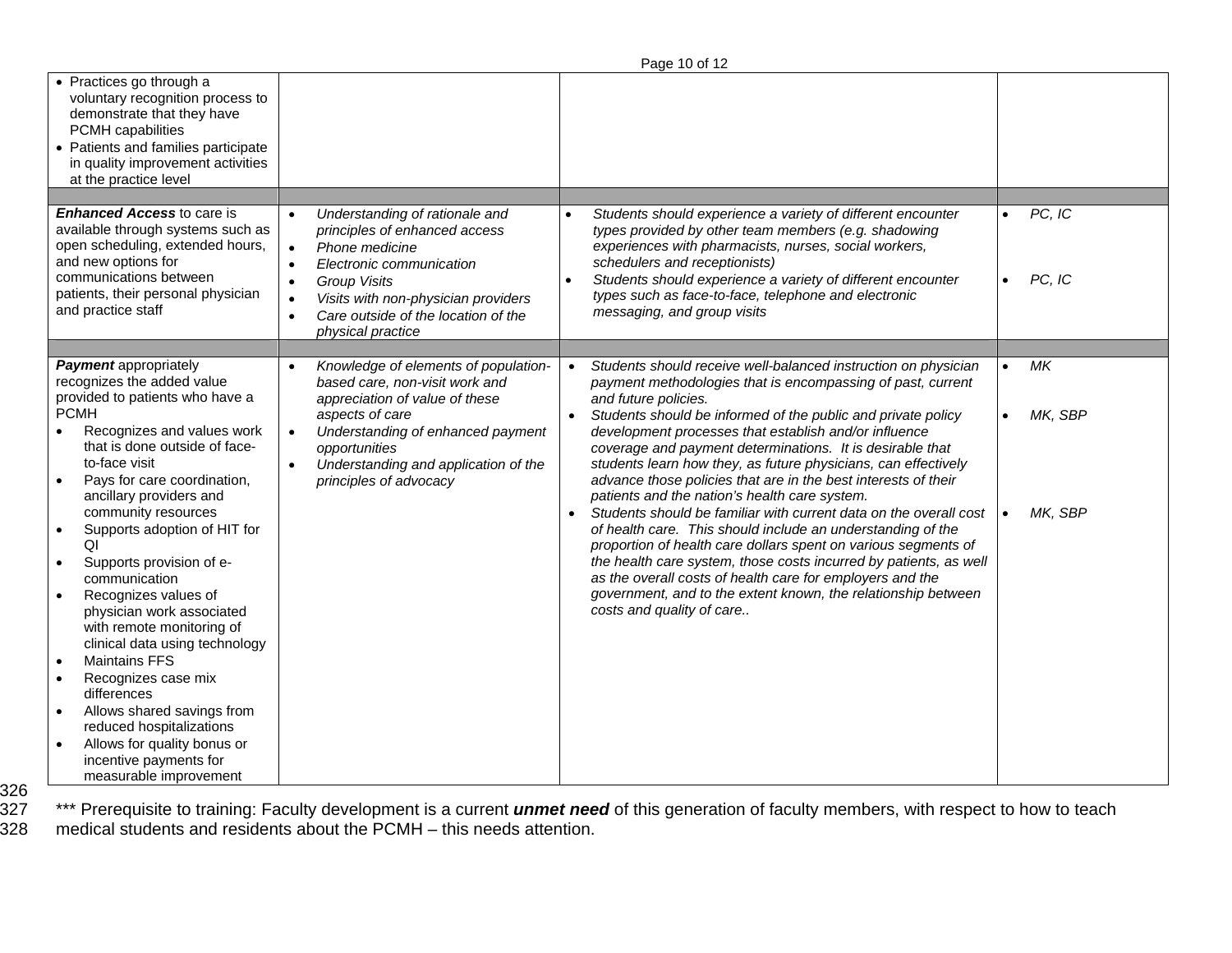#### 329 *Working Group Contributors* 330 331 Elizabeth G. Baxley, MD 332 Professor and Chair, Department of Family and Preventive Medicine 333 University of South Carolina School of Medicine 334 Columbia, SC 335 336 James Dearing, DO 337 Board of Trustees 338 American Osteopathic Association 339 Chicago, IL 340 341 Michelle Esquivel, MPH 342 Director, National Center for Medical Home Implementation 343 Director, Division of Children with Special Needs 344 American Academy of Pediatrics 345 Elk Grove Village, IL 346 347 Gary S. Fischer, MD 348 Patient Centered Medical Home Work Group 349 Society for General Internal Medicine 350 Washington, DC 351 352 Stanley M. Kozakowski, MD 353 Residency Program Director 354 Hunterdon Medical Center 355 Flemington, NJ 356 357 Shawn Martin 358 Director, Governmental Relations 359 American Osteopathic Association 360 Chicago, IL 361 362 Perry A. Pugno, MD, MPH, CPE 363 Director, Medical Education 364 American Academy of Family Physicians 365 Leawood, KS 366 367 James Swartwout 368 Associate Executive Director 369 American Osteopathic Association 370 Chicago, IL 371 372 V. Fan Tait, MD 373 Associate Executive Director 374 Director, Department of Community and Specialty Pediatrics